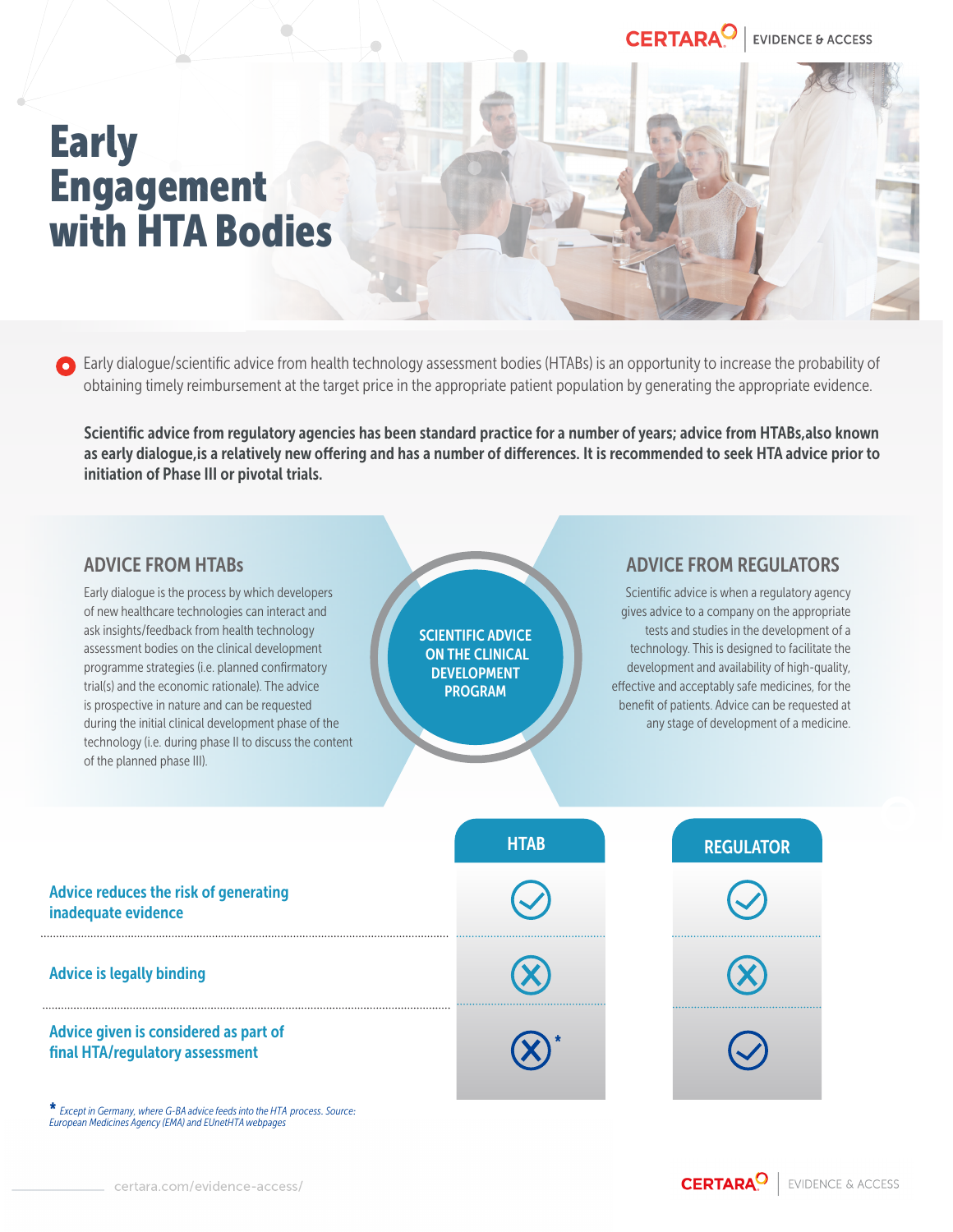#### Early HTA and Parallel Engagement StrategyO

 $\Box$ 

 $\bigcirc$ 

Several pathways exist to early engagement with health authorities. Parallel EMA-HTA consultations are offered through a joint collaboration between EMA and EUnetHTA. Similarly a joint process is available through multi-HTA Early Dialogues facilitated by EUnetHTA or joint advice with NICE (UK) and CADTH (Canada). Early advice can be obtained by national HTA bodies such as HAS (France), G-BA (Germany), AIFA (Italy), NICE (UK) etc. Certara Evidence and Access offers strategic guidance and step-by-step support from the initial considerations of seeking early dialogue, planning the approach, developing the appropriate documentation and advising on next steps upon receipt of guidance. Compared with regulatory agencies, HTA bodies have different mandates and methodologies and are focused on understanding the value and consequences of making a new treatment available, including how it will perform in the real world, its economics, and impact within the local organizational and social context. Early HTA engagement has become a vital part of market access strategy and planning.

 $\Box$ 

#### What should be considered when seeking advice? Some key questions are:

- Multi-HTA or national engagement?
- Risks in seeking advice?
- Timing?
- Willingness to follow advice?
- Financial implications?
- Ready for real world evidence generation plan?
- Ready for early economic modelling plan?
- Ready for early value proposition?
- Impact on MA/reimbursement strategy?

### The need for better alignment between evidence generation strategy and HTABs' requirements calls for early engagement